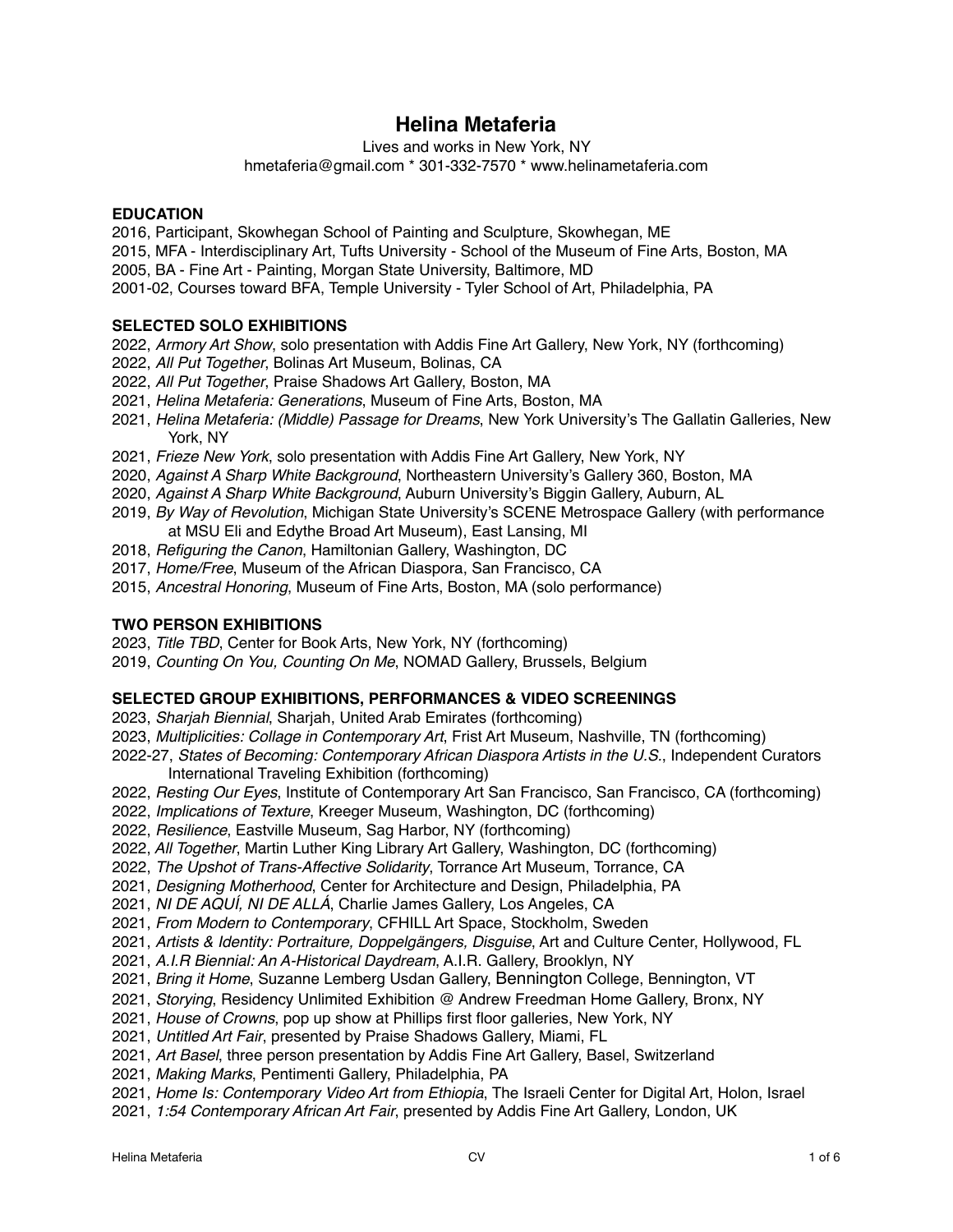- 2020, *A Different Kind of Weapon*, Alabama Contemporary Art Center, Mobile, AL
- 2020, *A Beautiful Struggle*, Urban Institute for Contemporary Art, Grand Rapids, MI
- 2020, *Still Here*, HUB-Robeson Gallery Penn State University, University Park, PA
- 2020, *In/Flux: On Influence*, Inspiration, Transformation, Ortega y Gasset Projects, Brooklyn, NY
- 2020, *Cold Hands, Warm Heart*, Brentwood Arts Exchange, Brentwood, MD
- 2020,*Time Change, Change Time*, Auburn University Biggin Gallery, Auburn, AL
- 2020, *Craft School*, Shelter in Place Gallery, Boston, MA
- 2020, *We Got You: 24 Hour Wide Awake Broadcast*, Fridman Gallery, New York, NY
- 2020, *Addis Video Art Festival: Grounded in Movement,* WNDX Moving Image Fest, Winnipeg, Canada
- 2020, *Meet Me In The Clouds*, Virtual performance commissioned by Sindikit Project, Baltimore, MD
- 2020, *Racism: An American Pandemic*, Eastern Connecticut State University Art Gallery, Hartford, CT
- 2019, *Idol Worship*, Smack Mellon, Brooklyn, NY 2019 *Unboxing: Double Speak*, Museum of Contemporary Art Detroit, Detroit, MI
- 2019, *Addis Video Art Festival: Mutual Periphery*, Modern Art Museum, Addis Ababa, Ethiopia
- 2019, *Love In the Time of Hysteria*, Prizm Art, Miami, FL
- 2019, *Behind the Seen*, NARS Foundation, Brooklyn, NY
- 2019, *Still Here*, Museum of African Diaspora, San Francisco, CA
- 2019, *Look Us Over*, Bernice Steinbaum Gallery, Miami, FL
- 2019, *Artscape Performance Series*, Baltimore Office of Promotion & Arts, Baltimore, MD
- 2019, *Overlooked*, Greater Reston Arts Center, Reston, VA
- 2019, *Distance*, Dorsky Gallery, Long Island City, NY
- 2018, *Time Is Love*, Ex-New Centre for Contemporary Art, Sulbiate, Italy (traveling video exhibition in 11 additional countries including France, Germany, Japan, Morocco, United Kingdom)
- 2018, *Brown Paper Zine Fair*, Studio Museum of Harlem @ Langston Hughes House, New York, NY
- 2018, *Multiplicities Volume 1: Continuous Unknowing*, Assembly Room, New York, NY
- 2018, *The Dark Horse*, Prizm Art, Miami FL
- 2018, *Skowhegan Book Meet*, Skowhegan Space, New York, NY
- 2018, *Film Festival on Theatre & Performance*, Martin Segal Theatre Center City University of New York Graduate Center, New York, NY
- 2018, *Art Speaks: An Evening of Performance Art*, Feminist Art Project Art Share LA, Los Angeles, CA
- 2018, *HyphenAmerica*, Gallery 102 George Washington University, Washington, DC
- 2018, *What We Don't Realize When We See Things*, The Wassaic Project, Wassaic, NY
- 2017, *Addis Video Art Festival: Love Triangle*, Modern Art Museum, Addis Ababa, Ethiopia
- 2017, Universal Belonging, Prizm Art, Miami, FL
- 2017, *Performance is Alive*, Satellite Art Show, Miami, FL
- 2017, *Inalienable Truths*, Gallery 102 George Washington University, Washington, DC
- 2017, *Freedom*, Space Camp Gallery, Baltimore, MD
- 2017, *New. Now*., Hamiltonian Gallery, Washington, DC
- 2017, *Home*, Logan Fringe Arts Space, Washington, DC
- 2017, *Prismacolor*, Parteojo VideoArt Festival, Barranquilla, Colombia
- 2017, *Say Her Name: An Evening of Arts and Action*, Hammer Museum, Los Angeles, CA
- 2017, *Black Girl Lit Between Performance & Memory*, Mount Holyoke College, South Hadley, MA
- 2017, *Art & Academia: 1957 2017*, James E. Lewis Museum, Morgan State University, Baltimore, MD
- 2017, *Black Girl Lit Between Performance & Memory*, Museum of Contemporary African Diaspora Arts Brooklyn, NY
- 2016, *Black Women Artists for Black Lives Matter*, New Museum, New York, NY
- 2016, *New Home*, A.P.T. Gallery, London, UK
- 2016, *Black Women Artists for Black Lives Matter*, The Kitchen, New York, NY
- 2016, *International Video Art House Madrid Festival*, La Neomudejar Arts Center, Madrid, Spain
- 2016, *Black Girl Lit Between Performance & Memory*, Five Myles Gallery, Brooklyn, NY
- 2016, *Spilt Milk*, Thomas Young Gallery, Boston, MA
- 2015, *Addis Video Art Festival: Grounded in Movement*, Modern Art Museum, Addis Ababa, Ethiopia
- 2015, *What It Is & What It Ain't*, co-curator and artist, Panoply Performance Laboratory, Brooklyn, NY
- 2015, *Dispositions*, Defibrillator Gallery, Chicago, IL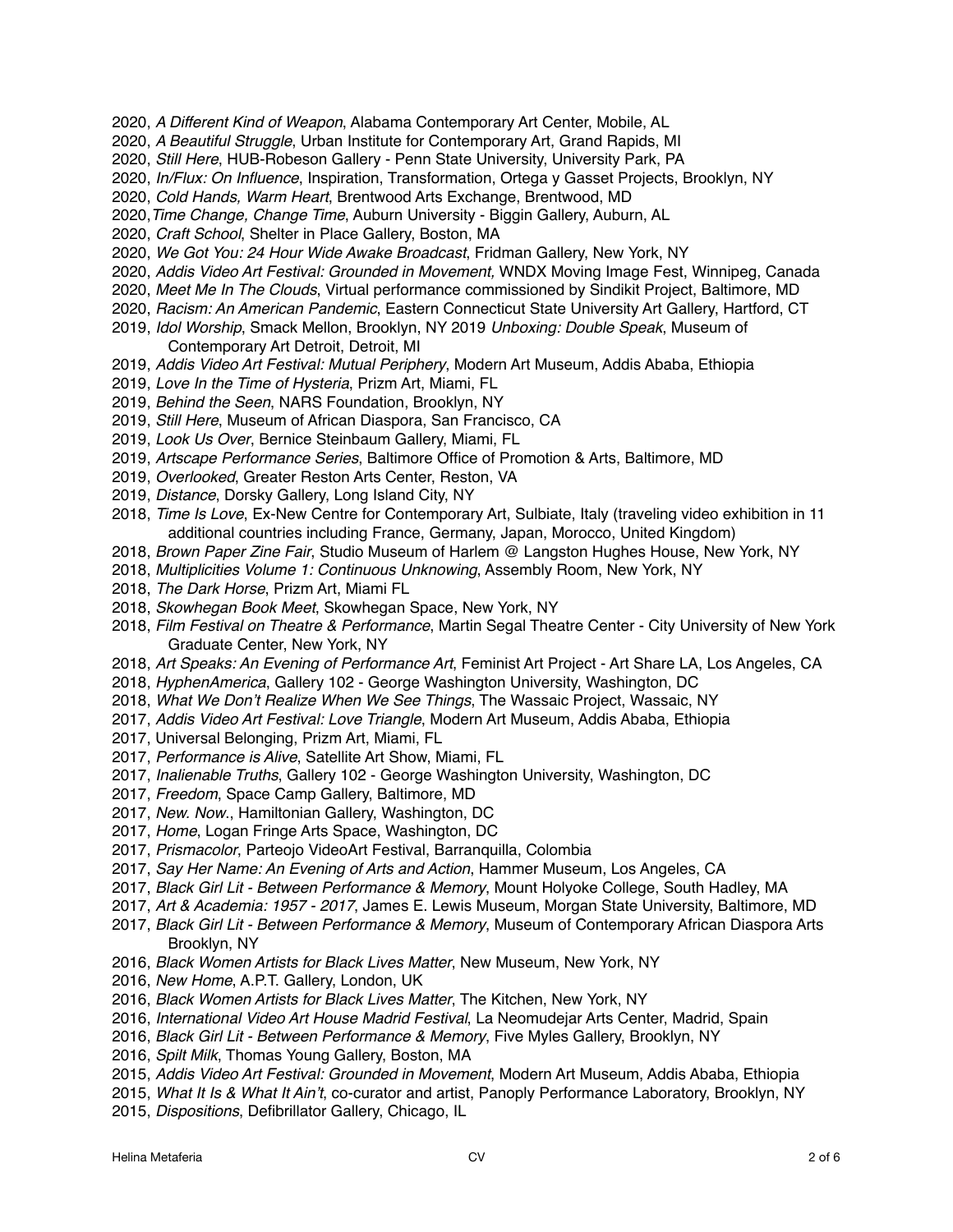- 2015, *Transient Vessels*, Massachusetts College of Art and Design Pozen Center, Boston, MA
- 2015, *SMFA MFA Thesis Show*, The Cyclorama at the Boston Center for the Arts, Boston, MA
- 2015, *End Recordings*, Museum of Fine Arts Alfond Auditorium, Boston, MA
- 2015, *The Great American Performance Art Festival*, Grace Exhibition Space, Brooklyn, NY
- 2015, *Mapping the Dorchesterway*, Medicine Wheel Gallery, Boston, MA

## **SELECTED PUBLIC ART PROJECTS**

- 2022, *We've Been Here Before*, public art commission with RISD Museum, Providence, RI
- 2021, *Hear Her Hear*, public art commission with For Freedoms, Los Angeles, CA
- 2021, *Not A Monolith*, two public murals with Meta Open Arts and ArtBridge at MoCADA in Brooklyn, NY and DreamYard Projects in Bronx, NY
- 2020, *Ministry of Truth: 1984/2020*, Public billboard project with Art at a Time Like This/Save Art Space, Bronx, NY
- 2020, *Art Off-Screen*, public performance at Grand Army Plaza, Brooklyn, NY

## **PUBLIC COLLECTIONS**

Deutsche Bank, New York, NY Los Angeles County Museum of Art, Los Angeles, CA Museum of Fine Arts, Boston, MA RISD Art Museum, Providence, RI Schomburg Center for Research in Black Culture, New York, NY Tufts University Art Gallery, Medford, MA

## **ARTIST RESIDENCIES & STUDIO PROGRAMS**

- 2023, Women Studio Workshop, Kingston, NY (forthcoming)
- 2022, Yaddo Residency, Saratoga Springs, NY
- 2021-22, Silver Art Projects @ World Trade Center, New York, NY
- 2021, The Drawing Center Viewing Program, New York, NY
- 2021, Residency Unlimited, Brooklyn, NY
- 2020, Triangle Arts Residency, Brooklyn, NY
- 2019, New York Artist Residency & Studios (NARS) Foundation, Brooklyn, NY
- 2019, Fountainhead Residency, Miami, FL
- 2018-19, Michigan State University Creative Practice in Critical Race Theory Residency, Lansing, MI
- 2018, The MacDowell Colony, Peterborough, NH
- 2018, Virginia Center for Creative Arts Alonzo Davis Fellowship, Amherst, VA
- 2018, Lighthouse Works Fellowship, Fisher Island, NY
- 2018, Massachusetts Museum of Contemporary Art Grant Supported Residency, North Adams, MA
- 2017, Bemis Center for Contemporary Arts, Omaha, NE
- 2017, Ox-Bow, Saugatuck, MI
- 2016, Yaddo, Saratoga Springs, NY
- 2016, Vermont Studio Center Full Fellowship, Johnson, VT

#### **SELECTED AWARDS, GRANTS & FELLOWSHIPS**

2022, Salomon Research Awards, Brown University, Providence, RI

2022, Center for Study of Race and Ethnicity Practitioner Fellowship, Brown University, Providence, RI

- 2021, FST Studio Projects Fund, New York, NY
- 2021, Lighthouse Works Legacy Grant, Fishers Island, NY

2020, Money for Women Visual Arts Grant, Barbara Deming Memorial Fund, Bearsville, NY

2019-21, Andrew W. Mellon Foundation Fellowship, Brown University, Providence, RI

2018, SMFA Alumni Traveling Fellow, School of the Museum of Fine Arts/Tufts University, Boston, MA

2017-18, Hamiltonian Artists Fellowship, Hamiltonian Gallery, Washington, DC

2015-17, AICAD Teaching Fellowship, San Francisco Art Institute, San Francisco, CA

2016, Emergency Grant, Foundation for Contemporary Art, New York, NY

2016, Full Fellowship, Skowhegan School of Painting and Sculpture, Skowhegan, ME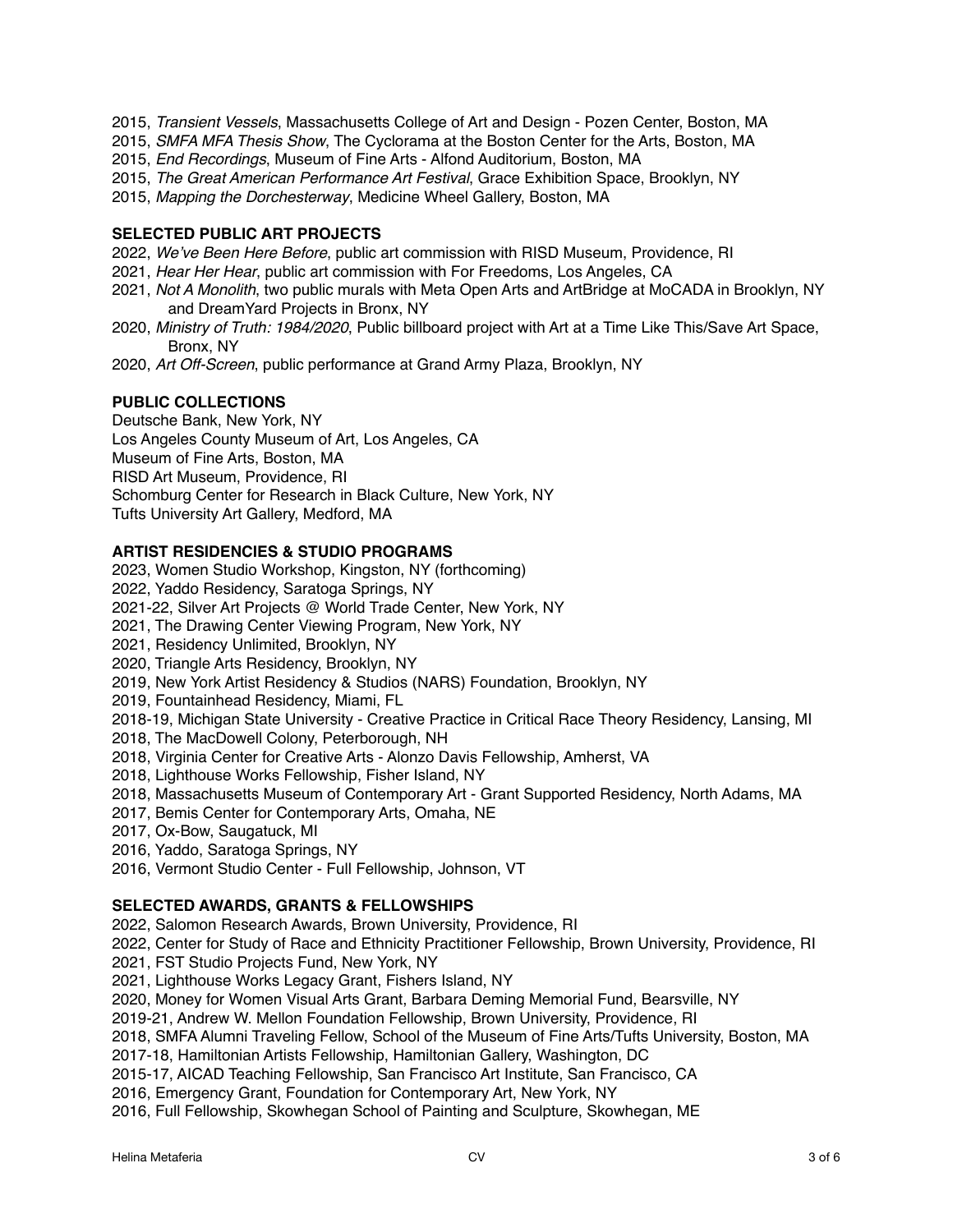- 2015, Graduate Student Travel Grant, Tufts University, Boston, MA
- 2014, Public Art Grant, Boston Arts Commission, Boston, MA
- 2014, Montague Travel Grant, School of the Museum of Fine Arts, Boston, MA
- 2014, Graduate Student Research Grant, Tufts University, Boston, MA
- 2014, President's Research Award, School of the Museum of Fine Arts, Boston, MA
- 2014, Boit Award, School of the Museum of Fine Arts, Boston, MA

#### **SELECTED BIBLIOGRAPHY**

- 2022, D'Souza, Aruna. "Helina Metaferia's New Histories of Revolution." Monograph Book.
- 2022, Baker, Chenoa & Fisher, Michelle. "Helina Metaferia in Conversation." Monograph Book.
- 2022, Dozier, Ayanna. "Helina Metaferia Honors the Activist Legacies of Black Women across Collage and Performance." *Artsy.*
- 2022, Rubio, Maya. "Helina Metaferia Deconstructs What's 'All Put Together' at Praise Shadows Gallery." *Boston Art Review.*
- 2022, Waddoup, Ryan. "A Regal Headdress Comes Alive with Relics of BIPOC Activism." *Surface Mag.*
- 2022, Block, Annie. "Artist Helina Metaferia Celebrates Black Women Activists in Two Solo Show." *Interior Design.*
- 2021, Henderson, Teri. *Black Collagists: The Book.* Kanyer Publishing.
- 2021, McQuaid, Cate. "In Helina Metaferia's show at the MFA, an 'army of women' wear history on their heads." *The Boston Globe*.
- 2021, Smith, Melissa. "The City Is Their Canvas." *The New York Times*.
- 2021, Dafoe, Taylor. "10 New Murals Will Pop Up Across New York This Summer." *Artnet News.*
- 2021, Keenan, Annabel. "Black artists and performers take over Fort Greene Park for Juneteenth Jubilee," *The Art Newspaper*.
- 2021, Harris, Gareth. "The trio creating 'Portals' across a tumultuous year." *Financial Times.*
- 2021, Parker, Amanda. "Has BLM Really Changed The Arts?" *Financial Times.*
- 2021, Colby, Celina. "The MFA exhibit highlights women in activism." *Bay State Banner.*
- 2021, Renoylds, Pamela. "15 Art Exhibits Worth Exploring This Fall." *WBUR (Boston's NPR News Station)*.
- 2021, Elisa Pierandrei. "Helina Metaferia: Weaving and Resisting in More Than A Few Ways," *Contemporary And*.
- 2021, Westall, Mark, "Five to see at 1-54," *Fad Magazine*.
- 2021, Editor's Pick, "Artists to watch at this year's 1-54 Contemporary African Art Fair." *New African Magazine.*
- 2021, Thomason, John. "Art and Culture Center Exhibit Redefines the Self-Portrait." *Boca Magazine.*
- 2021, Colby, Celina. "MFA exhibit highlights women in activism." *The Bay State Banner.*
- 2021, Niveyro, Barbara Victoria. "Exploring Black Subjectivity with Artist Helina Metaferia." *NYXT.*
- 2021, Valentine, Victoria. "Latest News In Black Art." *Culture Type*.
- 2020, Smith, Sarah. "Choreographing Dissent: Embodiment and Archives of Collectivity in Helina Metaferia's Against a Sharp White Background," Exhibition Catalogue, Northeastern University.
- 2020, Halliday, Amy. "Staying Woke: Participatory Politics in Helina Metaferia's Practice," Exhibition Catalogue, Northeastern University.
- 2020, Colby, Celina. "Helina Metaferia harpoons white-driven art world in solo show," *Bay State Banner.*
- 2020, McQuaid, Cate. "The Ticket: What's Happening in the Local Arts World," *Boston Globe.*
- 2019, Jenkins, Mark. "In the Galleries: An exhibition that draws attention to overlooked issues," *The Washington Post.*
- 2019, Sharp, Sarah Rose. "An Artist Honors the Overlooked Activism of Black Women," *Hyperallergic.*
- 2019, Trouillot, Terence. "As Detroit's Reputation for Emerging Artist Grows, Here Are the Most Striking Works at the Wildly Ambitious Detroit Art Week 2019," *Artnet News.*
- 2019, Indrisek, Scott. "Detroit Art Week's Second Edition Energizes the City's Creative Scene," *The Observer.*
- 2019, N'Namdi, Jumaane. "Art in Unique Spaces." *Art Loft,* PBS, Miami, FL. March 6, 2019. Television.
- 2019, Rems, Janet. "These are not walls, these are wounds." *Fairfax County Times.*
- 2018, Ballin, Sofya. "5 Black Artists You Can't Miss at Prizm Art Fair 2018," *OkayAfrica.*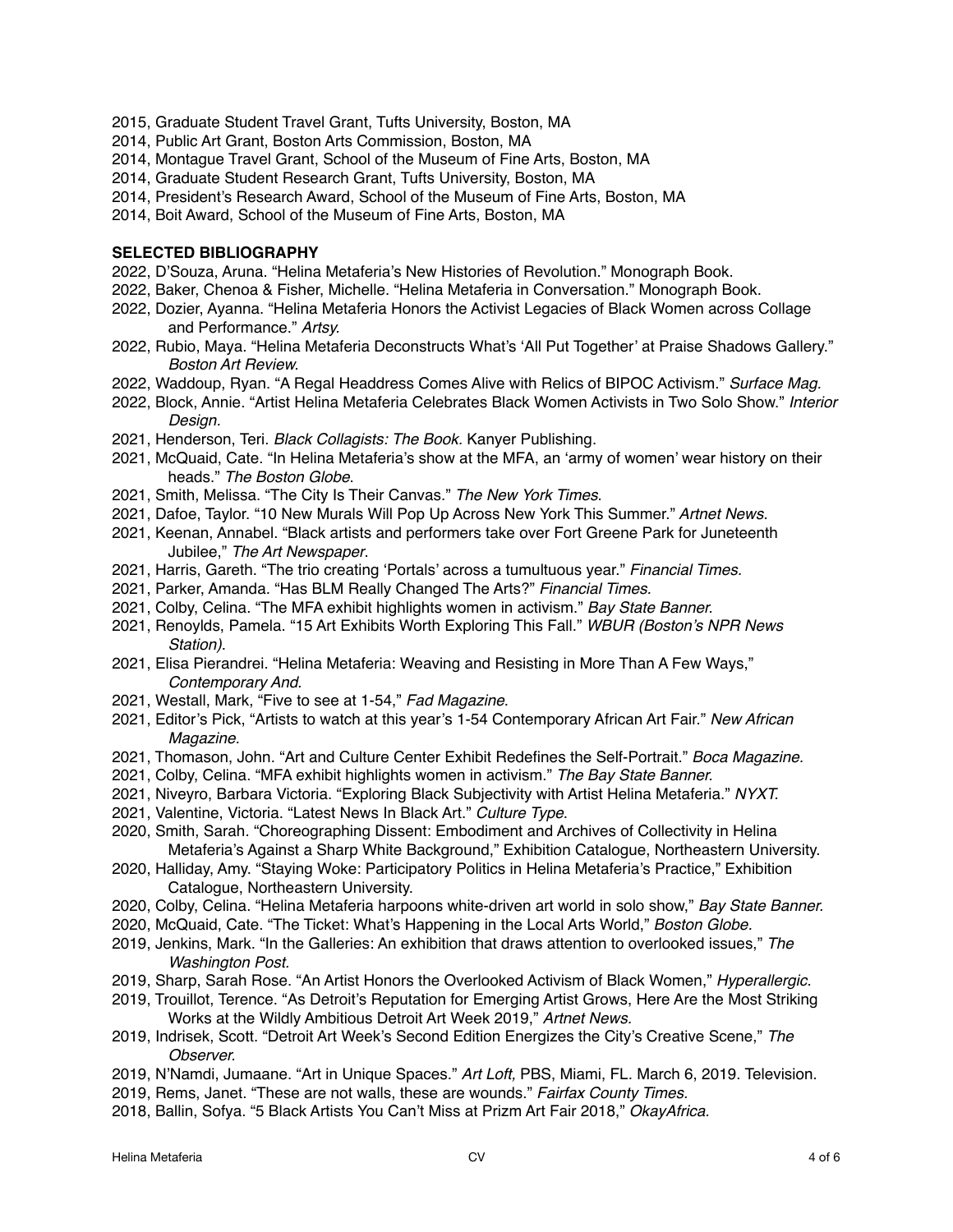- 2018, Soboleva, Ksenia M. "A Collective Gives Female Curators a Room of Their Own," *Hyperallergic.*
- 2018, Jenkins, Mark. "In the Galleries: The American Character, as Modeled by 11 Female Artists," *The Washington Post.*
- 2018, Carroll, Angela N. "Ethiopian American Artist Helina Metaferia Refigures the Canon at Hamiltonian Gallery," *Bmore Art.*
- 2017, Abbot, Kate. "Artists in residence given freedom to work at MASS MoCA," *Berkshire Eagle.*
- 2017, Brawner, Lydia. "Helina Metaferia in conversation," *Performa Magazine*.
- 2017, Aboulela, Leila. "Summer Maze," *Jalada 05/Transition*, 123, no. 1, Indiana University Press for Hutchins Center for African & African American Research at Harvard University.
- 2017, Hamilton, Dell M. "Inside/Out: Reflecting 'Black Performance Art' On Chapters of Genealogy," *Big Red & Shiny.*
- 2017, Kost, Ryan. "Artist explores what it means to have a home," *San Francisco Chronicle.*
- 2015, McQuaid, Cate. "Head of the class: Six promising talents from local art schools," *Boston Globe.*
- 2015, Taylor, Blake E. "Museum of Fine Arts and Citizen's Bank team up to celebrate Martin Luther King Jr. Day," *The Mass Media.*
- 2014, Nikkitha, Bakshani. "10 Things to Do in Brooklyn This Weekend," *Village Voice.*
- 2014, Doerfler, Andrew. "Defining contemporary art, or not: Student curators bring disparate artists to campus gallery," *The Berkeley Beacon.*

#### **SELECTED VISITING ARTIST TALKS, LECTURES & PANELS**

- 2022, Panelist, Engine for Art, Democracy and Justice Conference, Vanderbilt University, Nashville, TN (forthcoming)
- 2022, Artist Talk, California State University Monterey Bay, Seaside, CA
- 2022, Artist Talk/Visiting Critic, Mississippi State University, Starkville, MS
- 2022, Artist Talk, New England Historical Genealogical Society, Boston, MA
- 2022, Artist Talk/Visiting Critic, SMFA @ Tufts University, Boston, MA
- 2021, Artist Talk, Museum of Fine Arts, Boston, MA
- 2021, Artist Talk, Frieze NYC Vision and Justice Program, New York, NY
- 2021, Panelist, College Art Association Conference, New York, NY
- 2021, Panelist, Pratt Institute, Brooklyn, NY
- 2021, Artist Talk, New York University's The Gallatin Galleries, New York, NY
- 2021, Artist Talk, University at Buffalo, Buffalo, NY
- 2021, Panelist, Foundations in Art, Theory & Education (FATE) Conference, Charlotte, NC
- 2020, Artist Talk, MASS Art, Boston, MA
- 2020, Artist Talk, San Francisco Art Institute
- 2020, Panelist, Art World Conference, New York, NY
- 2020, Artist Talk, Northeastern University, Boston, MA 2020 Artist Talk, Mount Holyoke College, South Hadley, MA
- 2020, Panelist, Museum of African Diaspora, San Francisco, CA
- 2020, Panelist, Area Code Art Fair, Boston, MA
- 2020, Panelist, Creative Activism Summit, Public Theater, New York, NY
- 2020, Guest Artist/Visiting Critic, Smith College, Northampton, MA
- 2019, Panelist, Black Portraiture[s] V Conference, New York University, New York, NY
- 2019, Panelist, Africa Braintrust @ Congressional Black Caucus Conference, Washington, DC
- 2019, Panelist, Foundations in Art, Theory & Education (FATE) Conference, Columbus, OH
- 2019, Keynote Speaker, Muskegon Community College, Muskegon, MI
- 2019, Artist Talk, Brown University, Providence, RI
- 2019, Artist Talk, Massachusetts College of Art and Design, Boston, MA
- 2019, Artist Talk, Pratt Institute, Brooklyn, NY 2019 Artist Talk, Brandeis University, Waltham, MA
- 2019, Artist Talk, Eli and Edythe Broad Art Museum at Michigan State University, East Lansing, MI
- 2018, Guest Artist/Visiting Critic, The New School/Parsons Fine Art, New York, NY
- 2018, Panelist, Black Portraiture[s] IV Conference, Harvard University, Cambridge, MA
- 2018, Panelist, George Washington University's Corcoran School of Art, Washington, DC
- 2018, Panel Discussant, College Art Association Conference, Los Angeles, CA